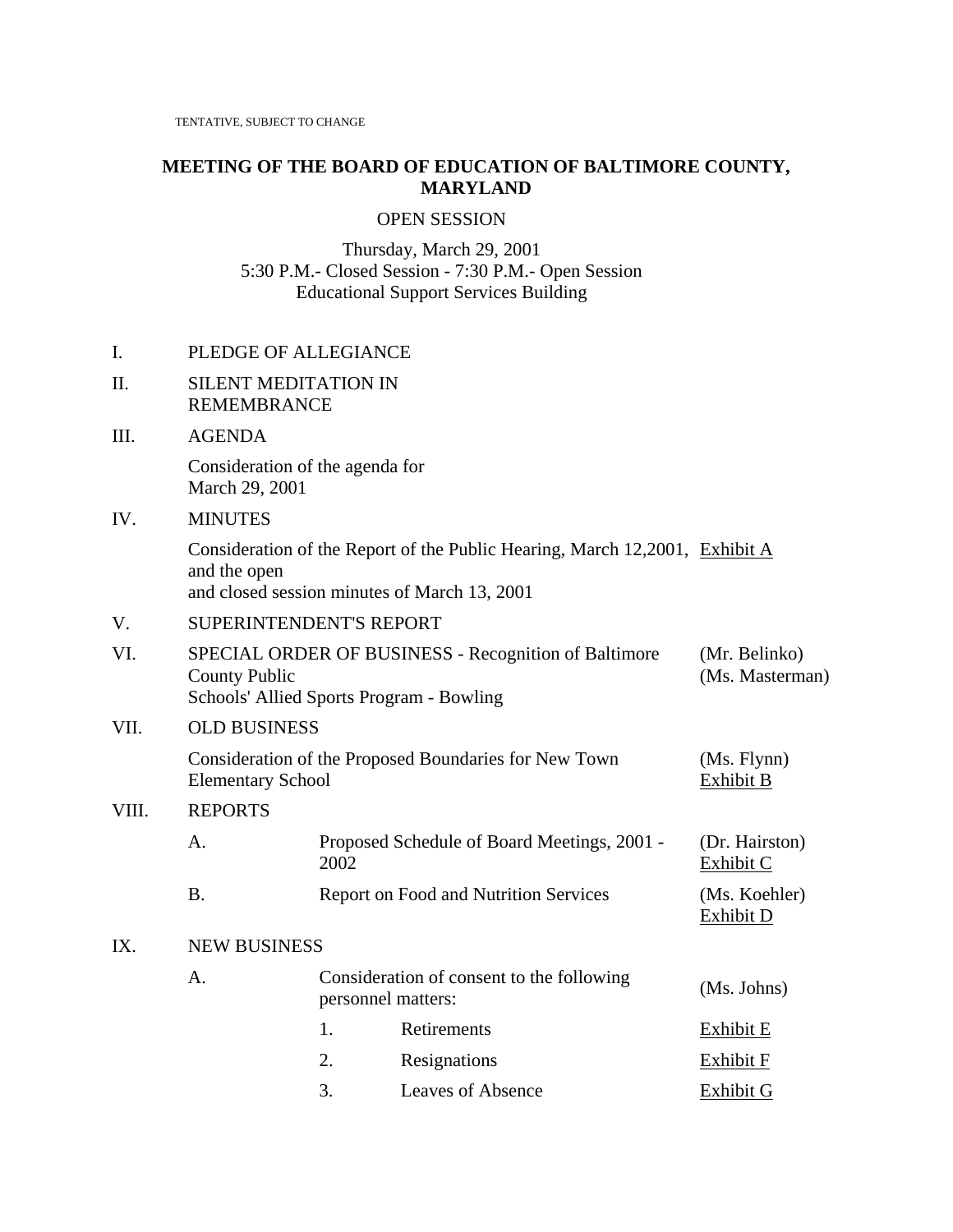|           | 4.      | Deceased                                                                                                                                       | Exhibit H               |
|-----------|---------|------------------------------------------------------------------------------------------------------------------------------------------------|-------------------------|
|           | 5.      | <b>Advisory Council Reappointment</b>                                                                                                          | Exhibit I               |
| <b>B.</b> | awards: | Consideration of consent to the following contract (Ms. Cook)                                                                                  | Exhibit J               |
|           | 1.      | Band Uniforms: Western School of<br>Technology                                                                                                 |                         |
|           | 2.      | <b>Contracted Services: HVAC Repair</b><br><b>Services</b>                                                                                     |                         |
|           | 3.      | <b>Graphing Calculators</b>                                                                                                                    |                         |
|           | 4.      | <b>Procurement Card Provider</b><br>(Extension)                                                                                                |                         |
|           | 5.      | <b>Telephone Supply and Materials</b><br>(Expansion of Award Value)                                                                            |                         |
|           | 6.      | Telephone: Long Distance Service                                                                                                               |                         |
| C.        |         | Consideration of consent to the following<br>Building Committee recommendations:                                                               | (Building<br>Committee) |
|           | 1.      | Major Maintenance Renovation<br>Projects - Bear Creek Elementary<br>School                                                                     | Exhibit K               |
|           | 2.      | <b>Major Maintenance Renovation</b><br>Projects - Carroll Manor, Fifth District,<br>and<br>Prettyboy elementary School (exhibit)<br>to follow) | Exhibit L               |
|           | 3.      | <b>Major Maintenance Renovation</b><br>Projects - Johnnycake and Westowne<br><b>Elementary Schools</b><br>(exhibit to follow)                  | Exhibit M               |
|           | 4.      | <b>Major Maintenance Renovation</b><br>Projects - Woodmoor Elementary<br>School (exhibit to follow)                                            | Exhibit N               |
|           | 5.      | <b>Major Maintenance Renovation</b><br>Projects - Bedford, Wellwood, and<br>Hebbville Elementary<br>Schools (exhibit to follow)                | <b>Exhibit O</b>        |
|           | 6.      | <b>Gym Locker Replacements - Eastern</b><br><b>Techincal and Loch Raven High</b><br>Schools                                                    | <b>Exhibit P</b>        |
|           | 7.      | Boiler Replacement - Logan                                                                                                                     | Exhibit Q               |
|           |         |                                                                                                                                                |                         |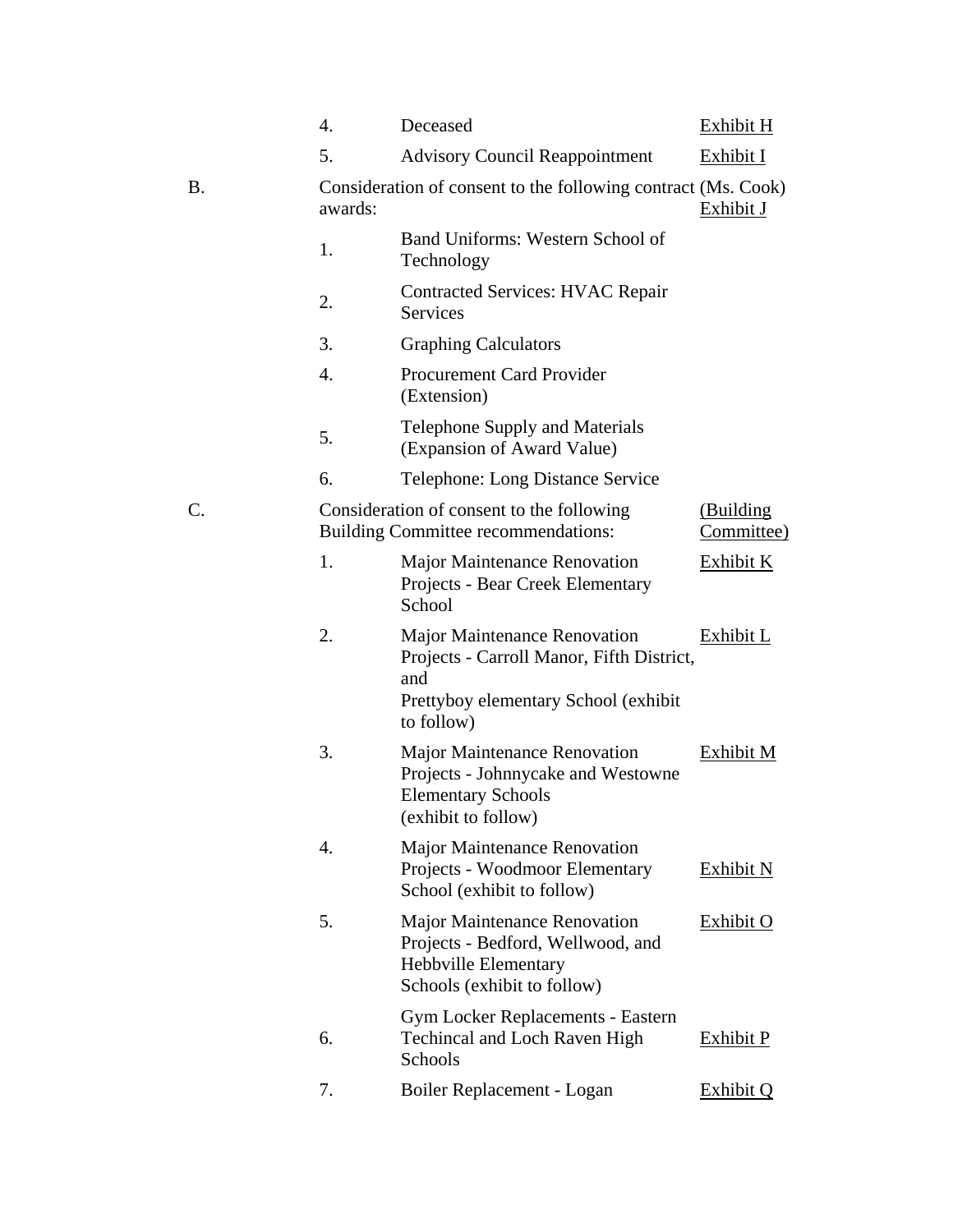Elementary School

| 8.  | Fire Alarm System Upgrade - Parkville Exhibit R<br>Middle School                                                                                                                                      |                  |
|-----|-------------------------------------------------------------------------------------------------------------------------------------------------------------------------------------------------------|------------------|
| 9.  | Window Replacement - Woodlawn<br><b>High School</b>                                                                                                                                                   | <u>Exhibit S</u> |
| 10. | Bleacher Replacements - Seven High<br>Schools                                                                                                                                                         | Exhibit T        |
| 11. | Relocation of Utility - Randallstown<br><b>Elementary School</b>                                                                                                                                      | <b>Exhibit U</b> |
| 12. | Fee Acceptance - Consultant Design<br><b>Services for Major Maintence</b><br><b>Renovation Program -</b><br>Cedarmere, Milbrook, Pine Grove, and<br><b>Relay Elementary schools</b>                   | <b>Exhibit V</b> |
| 13. | Fee Acceptance - Consultant Design<br><b>Services for Major Maintenance</b><br><b>Renovation Program -</b><br>Chadwick, Gunpowder, Halethorpe,<br>and Hillcrest Elementary Schools.                   | Exhibit W        |
| 14. | Fee Acceptance - Consultant Design<br><b>Services for Major Maintenance</b><br><b>Renovation Program -</b><br>Charlesmont, Red House Run, and<br><b>Sandy Plains Elementary Schools</b>               | <b>Exhibit X</b> |
| 15. | Fee Acceptance - Consultant Design<br><b>Services for Major Maintenance</b><br><b>Renovation Program -</b><br>Chatsworth, Seventh District, Warren,<br>and Woodbridge Elementary Schools              | Exhibit Y        |
| 16. | Fee Acceptance - Consultant Design<br><b>Services for Major Maintenance</b><br><b>Renovation Program -</b><br>Deer Park, McCormick, Powhatan, and<br>Seneca Elementary Schools (exhibit to<br>follow) | Exhibit Z        |
| 17. | Fee Acceptance - Consultant Design<br><b>Services for Major Maintenance</b><br><b>Renovation Program -</b><br>Eastwood Center, Pinewood and<br><b>Riderwood Elementary Schools</b>                    | Exhibit AA       |
| 18. | Fee Acceptance - Consultant Design                                                                                                                                                                    | Exhibit BB       |